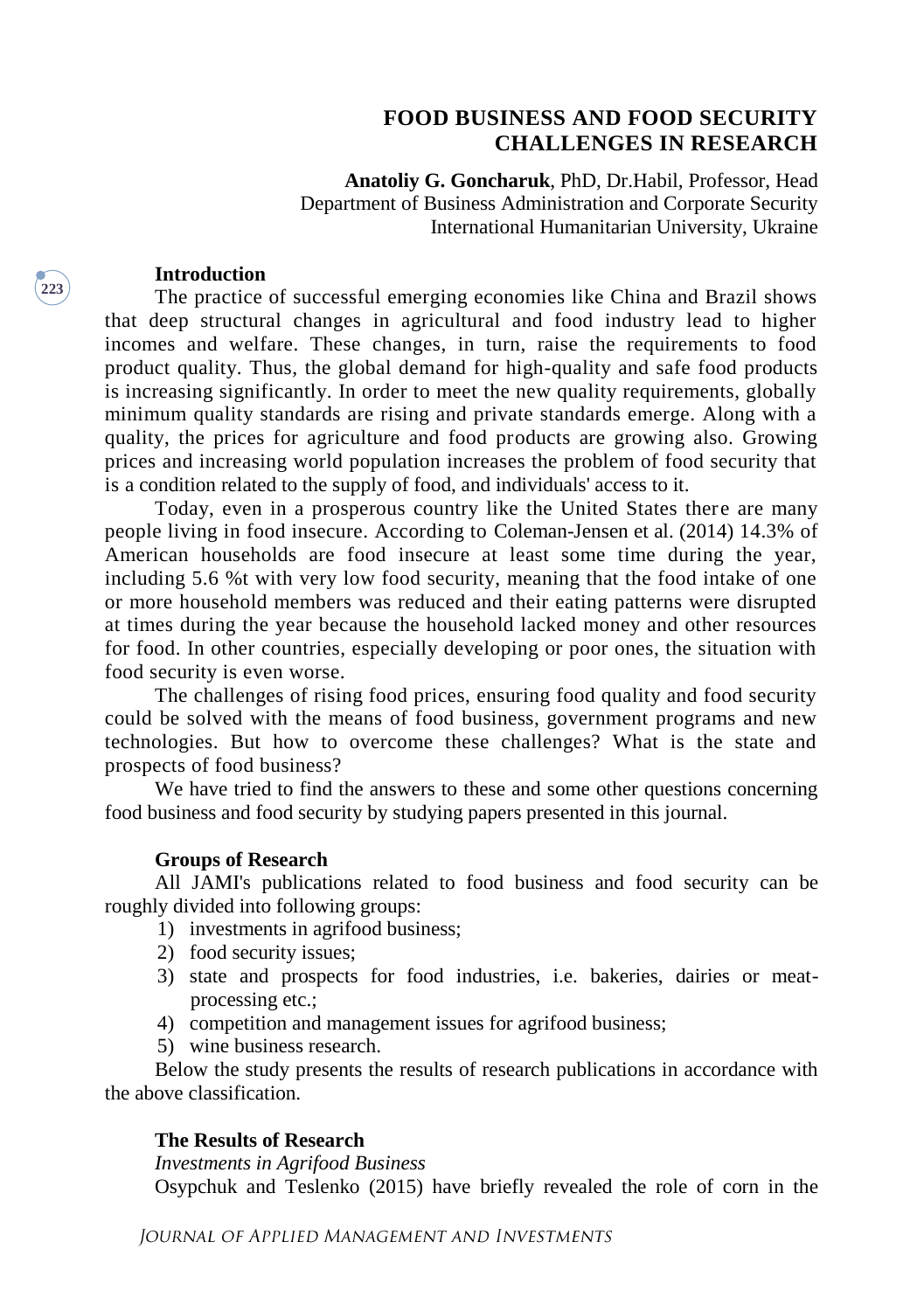agricultural sector of Ukraine. This paper indicates that the corn integrity has a huge impact on its quality and the former, in its turn, depends on the quality of post-harvest processing, namely drying operation. The authors disclose the nature of two-stage drying technology that reduces fractures. The results of calculation of the economic and investment indexes for implementation of new technology are shown.

Kuznetsov and Soldatova (2012) justified that one of the main objectives for the agricultural sector is to create a market for innovation and investment, to address the issue of self-financing and increase the competitiveness of the Russian agricultural sector. Authors highlight a particular importance of the state budget and administrative support for investment, e.g. federal and regional, external economic support measures.

Belaya and Hanf (2012) analysed the influence of foreign direct investments (FDI) on the Russian agrifood business. Authors outlined the features of Russian agrofood business describing the current situation. They discuss about the FDI in Russian agrifood business. Paper elaborates on the influence of FDI into Russian agrifood business at different stages (agricultural producers, food processing, food retailing including fast food sector). The future prospects and outlook on the development of the Russian food sector are discussed.

Hilmarsson and Dinh (2013) found that Export Credit Agencies (ECAs) played an important role in cushioning the downturn in cross border trade to emerging market economies during the economic and financial crisis that started in the fall 2008. In addition to facilitating trade during times of crisis, ECAs can also help companies in emerging countries access long term funding and at lower interest rate than they could access locally. This can also help companies modernize their processing lines, especially those engaged in capital intensive activities, and enable economies in transition increase the value added of their industries. This study discusses the role of ECAs in facilitating cross border trade to emerging markets as well as the economic rationale for the existence of such agencies. Authors also demonstrate how selected risk mitigation instruments of ECAs, namely: (i) buyer credit guarantee, (ii) supplier credit guarantees and (iii) export loans have been applied in practice to facilitate investment and innovations in the food sector. Finally cases are presented that highlight how companies have used the service of ECAs, for example, to obtain better terms, including longer term loans and/or lower interest rates.

Hanf et al. (2014) found that there is an interrelationship between the competitive strategy of the retailer, the core competencies, the direction of internationalization, and the extent and nature of adjustment. The strategy defines the core competencies and business model that the retailer develops, which in turn determines the country selection of the retailer. The business model also impacts the adjustment to the individual markets. Since the strategy is their main advantage, they try to replicate it without extensive modification. Resource-based retailers, who compete with prices, try to export their business model without major modification while their market-based rivals adjust more to the special conditions, as it is their core competency. Authors' theoretical elaborations are enriched by the interviews, which they conducted with managers of international retailers and retail experts in Hungary.

Slyusarenko (2013) reveals the aspects need to strengthen foreign relations as a precondition for economic development of agricultural enterprises of Ukraine and the formation of the investment processes in them. Author proposes the drastic measures to solve the problems of agricultural sector and increase the investment attractiveness of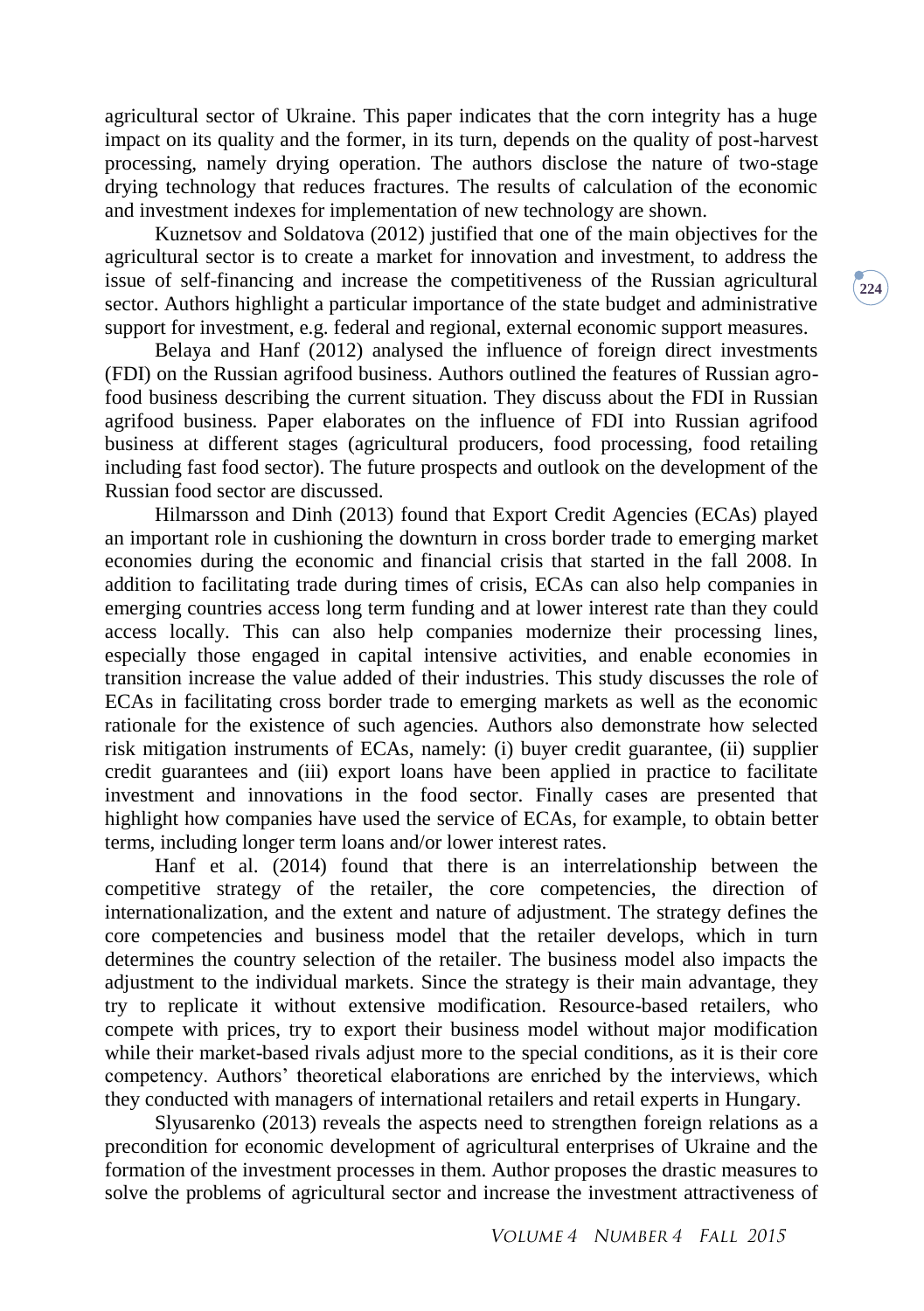the agricultural enterprises.

### *Food Security Issues*

Buzni (2012) shows a necessity of the marketing approach to the ensuring food security. Paper reveals the role of marketing of innovations in the strategy of priority development.

Mohanty (2012) describes the possible resource selection, and the value creation within the supply chain to balance the market demand with the production of the food processing industry. It highlights the need for distribution network, supplier value creation, quality packaging, and cost reduction within the supply chain by proper selection process, implementation and effect of new technology in food processing, and quality management, in a business-to-business context. The paper presents a case study based on interviews and research.

#### *State and Prospects of Food Industries*

Sushko (2012) analyses the different aspects of fish-processing industry. Author developed the infrastructure of industry and grounded the necessary terms for effective functioning of the fish industry.

van Rooyen and Esterhuizen (2012) analyse the changing business environment that faced the South African agribusiness sector during the first decade of the 2000 millennium – before the "big economic meltdown" period. The analysis focuses on competitive performance and is conducted through measures such as "Relative Trade Advantage", the "Porter Diamond" analysis and the participation of executives and agribusiness leaders in an "Executive Survey". This study shown that the business environment for the sector is constrained marginally positive, but with an increasingly negative trend since 2004.

Figurek (2015) highlights an importance of food industry for the development of primary agricultural production. Author analyses financial results of the food industry enterprises of the Republic of Srpska (as one of the entities of Bosnia and Herzegovina) for a six-year period from 2007 to 2012.

Among the papers of this group there are several studies devoted to the problems and prospects of various food industries in Ukraine.

So, Pavlov et al. (2012) analyse the problem of livestock-breeding in Ukraine by comparing positive and negative factors that predict the potential volume of soft clear products in the future. Skalozub (2012) analyses the fruit and vegetable processing industry in Ukraine and shows an importance, trends and general review of this industry.

Chernetskaya (2013) considers the basic economic problems of bakery industry. Author analysed the statistical data of bakery industry of Ukraine and offered the ways to overcome the problems of this industry. Goncharuk and Kotis (2013) present the results of a studying the key factors that determine the prospects for economic development of the bakeries in Ukraine. Authors identified five groups of such factors and specified the possible ways for development of the bakeries.

Goncharuk and Pogorelova (2012) present the key factors and reserves of efficiency growth for meat companies in Ukraine. In accordance with the identified increasing returns to scale, authors suggest the ways to improve performance through internal and external benchmarking, clustering and other forms of association of meat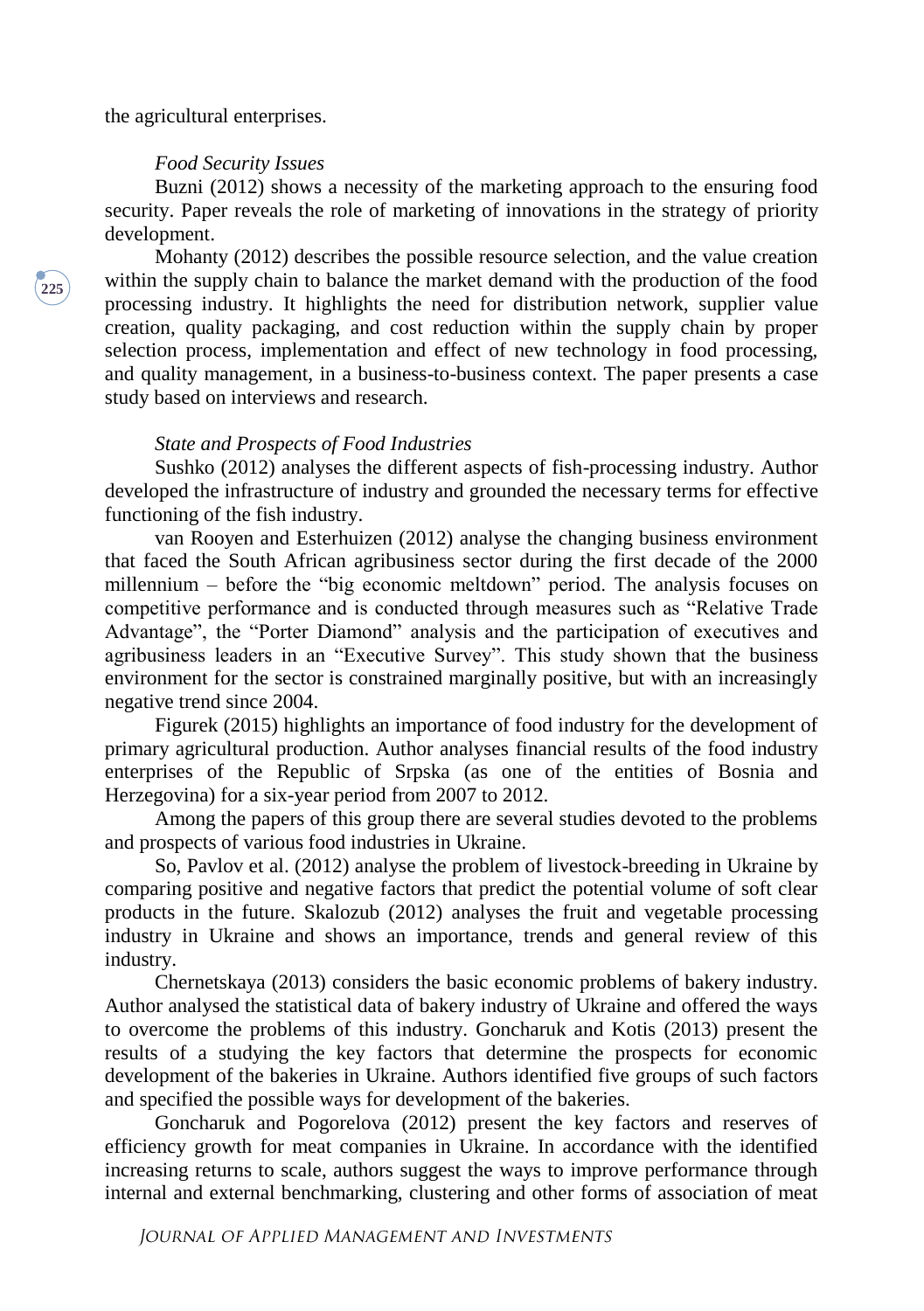producers.

Mironiuk and Yakovenko (2012) studied the particularities of oil and fat industry in Ukraine and its current state: production of oil by the regions and the manufacturer; the dynamic of oil prices for 2010-2011. Special attention is paid to the export of sunflower seeds and oil.

Nitsenko (2014) considers the sunflower oil and sugar companies on the basis of application of the methodology of concentration. As a benchmark the level of the relevant products in bulk and in relative terms was used. The concentration of companies is by attracting investment and credit resources directed to an acquisition of competing firms and a construction of its own production infrastructure.

Kulakovskaya and Golovachenko (2012) analyse a current state of the world market of pet foods. Authors appraise a marketing potential of the basic pet food producers at the Ukrainian market.

# *Market and Management Issues for Agrifood Business*

van Rooyen, J. (2014) evaluated the human capital and skills needs of the South African agribusiness industry in order to gain an improved understanding of the perceived drivers and shapers of the industry, identify ways in which the education system can be improved and to be able to contrast the fresh produce sector in with other agribusiness companies. The author found that students will have to be equipped with multiple skills sets in order to be able to cope in an industry that characterised by uncertainty and volatility and driven by changes in technology, long term relationships global value chains, information sharing and consumer behaviour.

Gamma (2013) proves the need for vertical integration of milk processing plants with raw milk producers. Paper presents the analysis' results of the environment external influence on the competitiveness of dairy enterprises. Author proposed recommendations to provide the effective functioning of the main process units' dairy industry by creating a dairy's vertical, which on an equal basis could combine agricultural enterprises and individual households as producers of milk and dairy processing plants of its industrial infrastructure.

Molla, M. (2013) considers the dynamics of fixed assets and their depreciation, as well as capital investments in the dairy industry of Ukraine. Author analysed the milk-processing enterprises of the Odessa and Nikolaev regions by the level of production capacity and viability. The results allow asserting that the further development of milk-processing enterprises, ensuring their competitiveness, is possible providing condition of implementation of the strategy of milk-processing enterprises modernization.

Shchekhorskiy and Pashchenko (2012) suggested the definition of such concept as "enterprises stability". Authors built a system to estimate the dairy development's stability

Mironiuk and Yatskanich (2013) disclose the essence of a quality management system on the grain processing enterprises and its importance in the current market conditions. Authors suggest introducing the new system with international standards ISO 9000:2007 and Total quality management.

Martyniuk (2015) considers the main paradigms of initiation and formation of territorial and production complexes related to the southern region of Ukraine. Author has substantiated precisely this territorial and geographic scaling. The proposed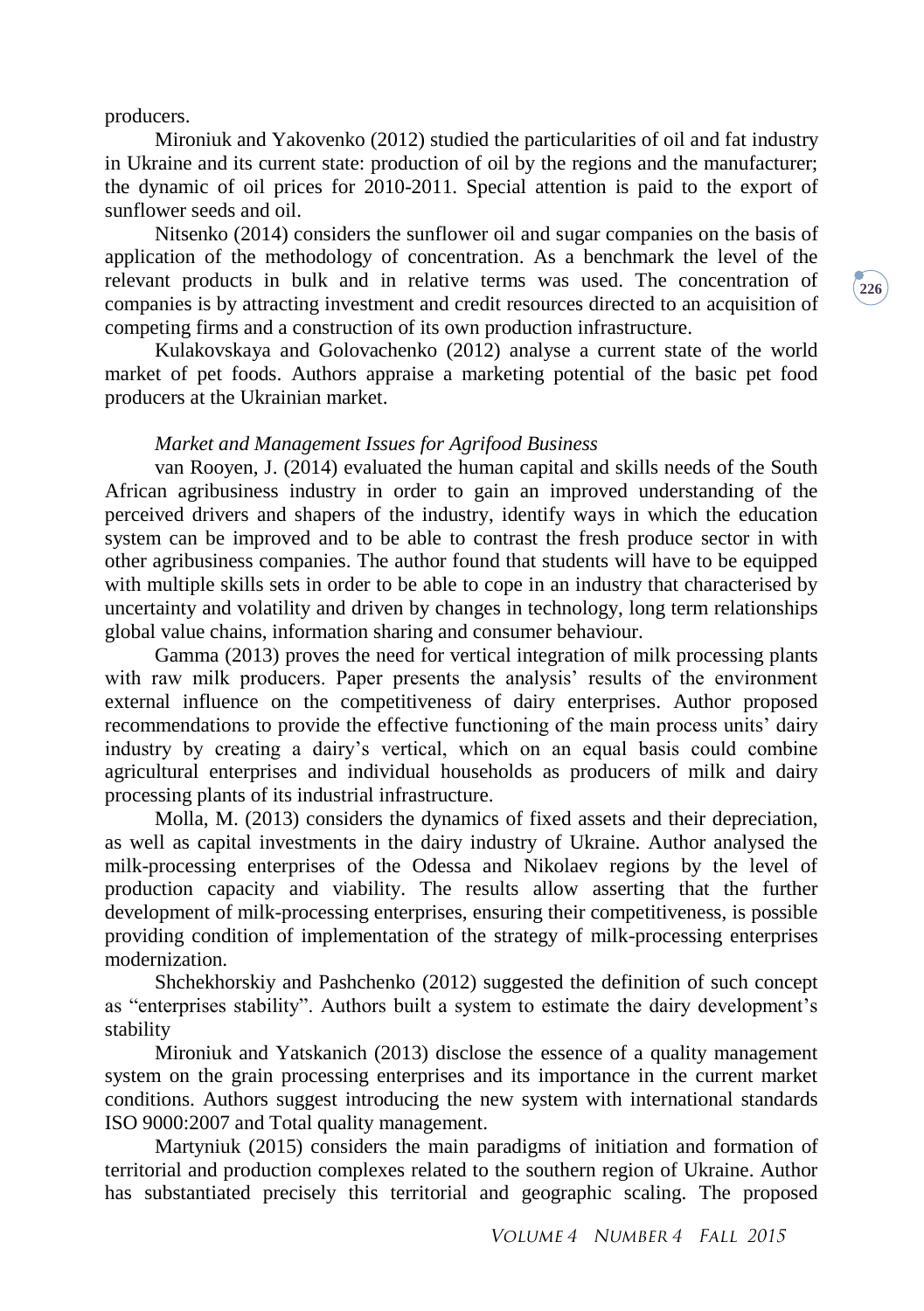concept of the application of the theory of sustainable movement of non-autonomous systems in dissipative structures is especially noteworthy. The dissipative structures are comprised of the main factors of the sustainable development concept, i.e. economic, social, and ecologic first-order micro-models, which are presented in the form of fractals being influenced by bifurcation points, i.e. innovative attractors. Firstly, such a model creates an opportunity of influence and regulation in the process of qualitative phase transition. Secondly, it tends to self-organize with an additional synergetic effect. Thirdly, it is multi-version, since exogenous as well as endogenous factors are used as interferences.

Shkuratova (2012) studied the problems of innovation management in the enterprise. Author identified R&D issues arising in innovation and suggested the ways to decide them in the food industry.

Shutov (2012) studied the essence of economic risk and grounds the main elements of risk management for a food enterprise. Author developed the guidelines for risk assessment, optimal economic-mathematical model for risk minimization using computer, and the main elements of risk management system.

Lal (2012) studies consumers' attitude towards food, subjective norms and intentions affecting food behaviour. Both primary and secondary data has been used for the study. Primary data from a sample of 362 consumers was collected using a modified questionnaire based on theory of planned behaviour (TPB). The examination of estimated coefficients indicated that, the basic structure of the TPB model holds true. Author tested the hypotheses by applying structural equation modelling technique for validation of proposed model. The model returned good fit.

### *Wine Business Research*

Among the journal papers there are several studies of various aspects of winemaking in different countries (Germany, Armenia, and Ukraine).

Hanf (2014) presents "Pay What You Want" that is a pricing strategy where buyers pay any desired amount for a given commodity, sometimes including zero. Giving the buyers freedom to pay what they want can be very successful in some situations, because it eliminates many disadvantages of conventional pricing, e.g. the fear of whether a product is worth a given set price and the related risk of disappointment. In Germany most often wine tastings are for free despite of the associated costs. However, visitors often feel obliged to buy some bottles of wine even though they are not in favor of this wine. Hence, dissatisfaction might occur. The other strategies have to be developed in order to cover the costs while reducing the risk of dissatisfaction. In this context Hanf (2014) discusses the possibility to introduce "Pay-What-You-Want" pricing in the German wine business. The author first provides a literature overview and combines his findings with existing examples.

Hanf and Marquardt (2012) describe the development of Armenian wine and brandy business and discuss how foreign investors influence on this development.

Hanf et al. (2013) introduce and transfer own model of network success on cooperatives. Authors elaborated the managerial implications in general and by providing some insights on German wine co-operatives by presenting some expert interviews as well as some empirical results.

Oleynik (2012) suggests the stages and components of the formation of competitive business strategies for wine growing and wine-making industry. Author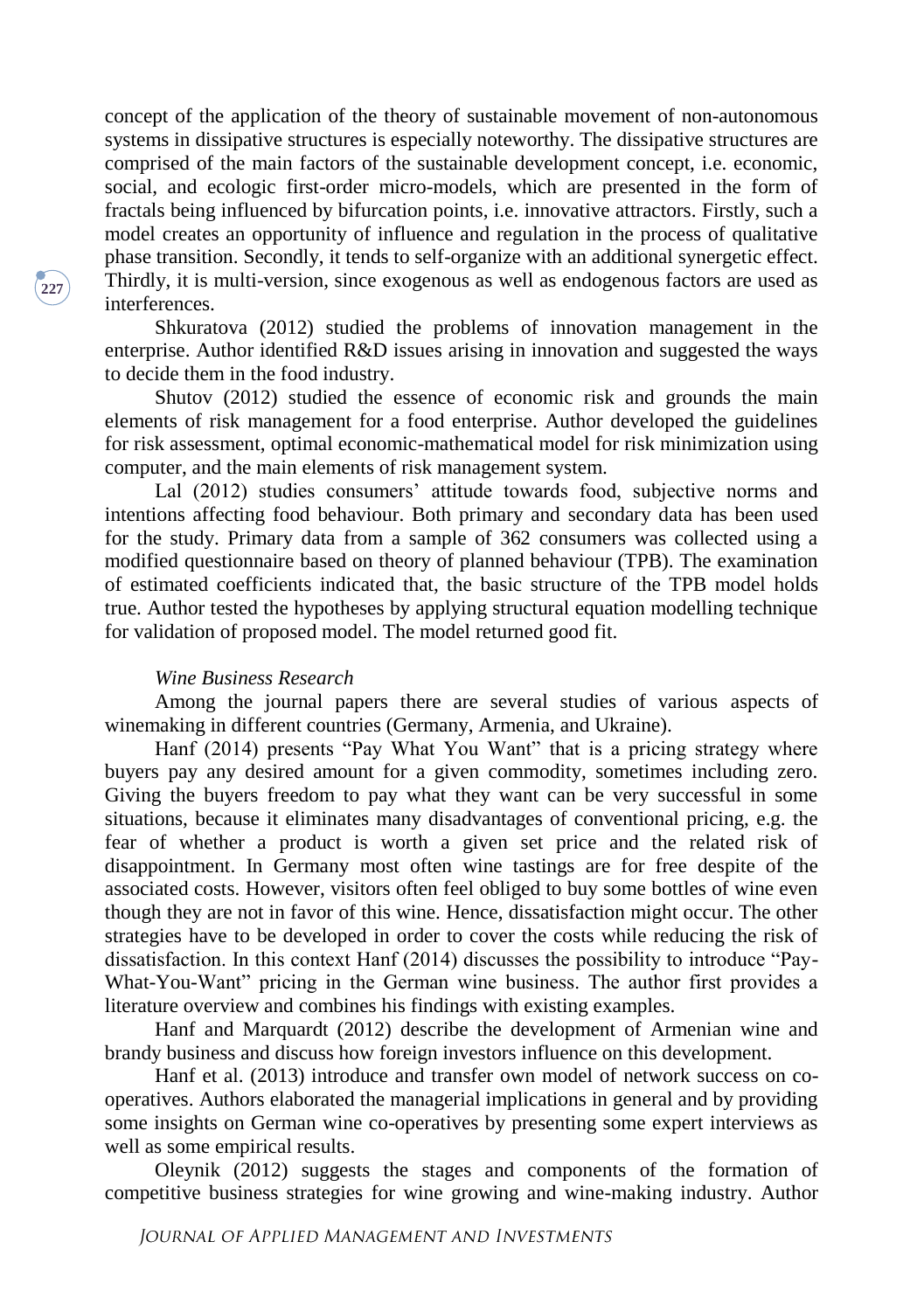defines certain areas of strategic development and ways of implementing competitive strategies, and chooses a strategy that enables wine company to achieve competitive advantages and improve its competitiveness.

Samofatova and Gerus (2012) analyse the current condition of the winemaking industry in Ukraine. Authors reveal the most important factors of influence on an investment attractiveness of wine business.

The studies described above are only a part of the published material, which is dedicated to the problems of food industry and food security. However, a brief overview gives an insight into the variety of existing challenges faced by food business on the path to high quality standards and effective development. Hence, it provides a basis to continue informing our readers about the topical issues in applied management and investments.

### **Conclusions**

Based on research studies in the field of food business and food security, we can draw the following conclusions:

- the key groups of studies related to the food business and food security were allocated, namely: investments in agrifood business, food security issues, state and prospects of food industries, competition and management issues for agrifood business, wine business research;

- for the key groups a brief overview of studies published in recent years was held.

The results of this review may be useful for scholars, officials, managers and investors, who interested in developing food industry and improving a food security.

### **References**

- Belaya, V. and Hanf, J.H. (2012), "Foreign direct investments as agents of change for Russian agrifood business", *Journal of Applied Management and Investments*, Vol. 1 No. 3, pp. 312-318.
- Buzni, A.N. (2012), "Marketing of innovations in the strategy of food security ensuring", *Journal of Applied Management and Investments*, Vol. 1 No. 1, pp. 71-77.
- Chernetskaya, J.A. (2013), "Ukrainian Bakery Industry: The State and Prospects", *Journal of Applied Management and Investments*, Vol. 2 No. 3, pp. 226-230.
- Coleman-Jensen, A., Gregory C. and Singh, A. (2014), "Household Food Security in the United States in 2013", U.S. Department of Agriculture, Economic Research Report No. 173, September.
- Figurek, F. (2015), "Business Results of Food Sector Enterprises of the Republic of Srpska (BiH)", *Journal of Applied Management and Investments*, Vol. 4 No. 2, pp. 82-88.
- Gamma, T.M. (2013), "Influence of External Environment on Competitive Ability of Dairy Enterprises", *Journal of Applied Management and Investments*, Vol. 2 No. 2, pp. 75-82.
- Goncharuk, A.G. and Kotis, M.S. (2013), "Key Factors and Prospects for Development of the Bakeries", *Journal of Applied Management and Investments*, Vol. 2 No. 2, pp. 116-120.
- Goncharuk, A.G. and Pogorelova, O.V. (2012), "About the efficiency of meat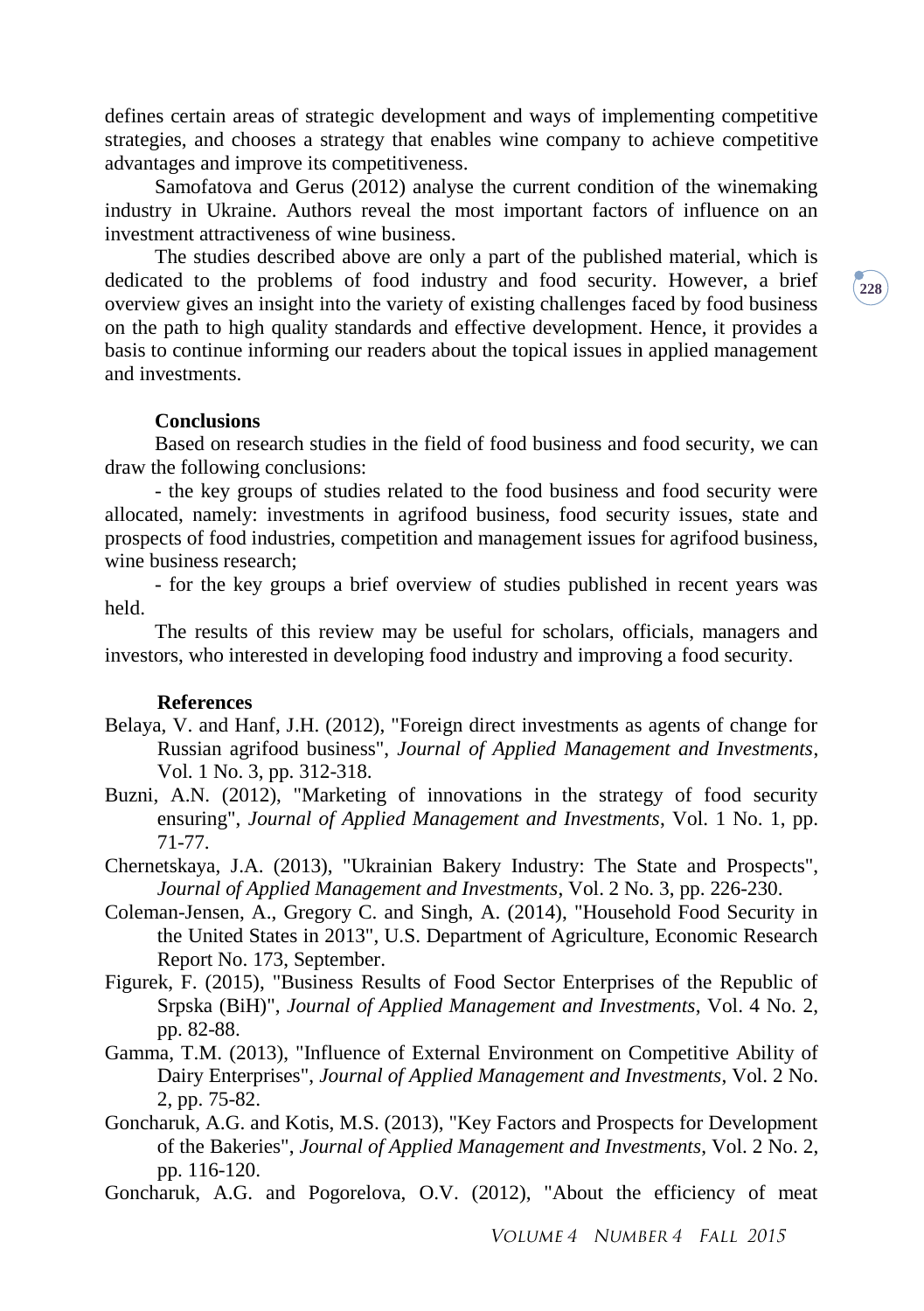production in Ukraine", *Journal of Applied Management and Investments*, Vol. 1 No. 2, pp. 202-204.

- Hanf, J.H. and Marquardt, V. (2012), "Armenian Wine Business and its Interplay with Foreign Influence", *Journal of Applied Management and Investments*, Vol. 1 No. 4, pp. 406-417.
- Hanf, J.H., Gagalyuk, T. and Schweickert, E. (2013), "Problems of Goal Alignment for German Wine Cooperatives", *Journal of Applied Management and Investments*, Vol. 2 No. 4, pp. 244-252.
- Hanf, J.H. (2014), "Literature Survey on New Participative Pricing Mechanisms for Wine Tastings", *Journal of Applied Management and Investments*, Vol. 3 No. 4, pp. 201-213.
- Hanf, J.H., Páll, Z., Hanf, H. and Gagalyuk, T. (2014), "Retail Internationalization and Foreign Direct Investments – What Can We Learn from the Business Theories for the Agri-Food Business of Central and Eastern European Countries?", *Journal of Applied Management and Investments*, Vol. 3 No. 1, pp. 15-24.
- Hilmarsson, H. and Dinh, T.Q. (2013), "Can Export Credit Agencies Facilitate Cross Border Trade to Emerging Markets and Help Increase Investments and Innovations in Their Food Processing Industries?", *Journal of Applied Management and Investments*, Vol. 2 No. 3, pp. 176-186.
- Kulakovskaya, T.A. and Golovachenko, T.A. (2012), "Review and analysis of the world and Ukrainian market of food for pets", *Journal of Applied Management and Investments*, Vol. 1 No. 2, pp. 217-221.
- Kuznetsov, V.V. and Soldatova, I.Y. (2012), "State Investment Support in the Agro-Industrial Complex of Russia and Rostov Region", *Journal of Applied Management and Investments*, Vol. 1 No. 4, pp. 485-494.
- Lal, M. (2012), "An Empirical Study of Attitude towards Food in India", *Journal of Applied Management and Investments*, Vol. 1 No. 4, pp. 418-425.
- Martyniuk, H. (2015), "Creation of an Information Model of Agricultural Holding Sustainable Development", *Journal of Applied Management and Investments*, Vol. 4 No. 3, pp. 163-167.
- Mironiuk, T.I. and Yakovenko, O.I. (2012), "Enterprise activity of oil and fat industry in Ukraine", *Journal of Applied Management and Investments*, Vol. 1 No. 1, pp. 87-91.
- Mironiuk, T.I. and Yatskanich, K.V. (2013), "Introduction of Quality Management System on the Grain Processing Enterprises", *Journal of Applied Management and Investments*, Vol. 2 No. 3, pp. 220-225.
- Mohanty, R.P. (2012), "Food security: strategic sourcing and value creation in the food supply chain", *Journal of Applied Management and Investments*, Vol. 1 No. 3, pp. 341-345.
- Molla, M. (2013), "Strengthening Productive Capacities as a Component of Ensuring the Competitiveness of Dairy Enterprises", *Journal of Applied Management and Investments*, Vol. 2 No. 2, pp. 97-101.
- Nitsenko, V.S. (2014), "Methodological Aspects of the Evaluation of Concentration in Agriculture", *Journal of Applied Management and Investments*, Vol. 3 No. 1, pp. 57-66.
- Oleynik, A.A. (2012), "Strategic aspects of achieving competitive advantages in the business of wine industry on the example of "Odesavynprom", *Journal of*